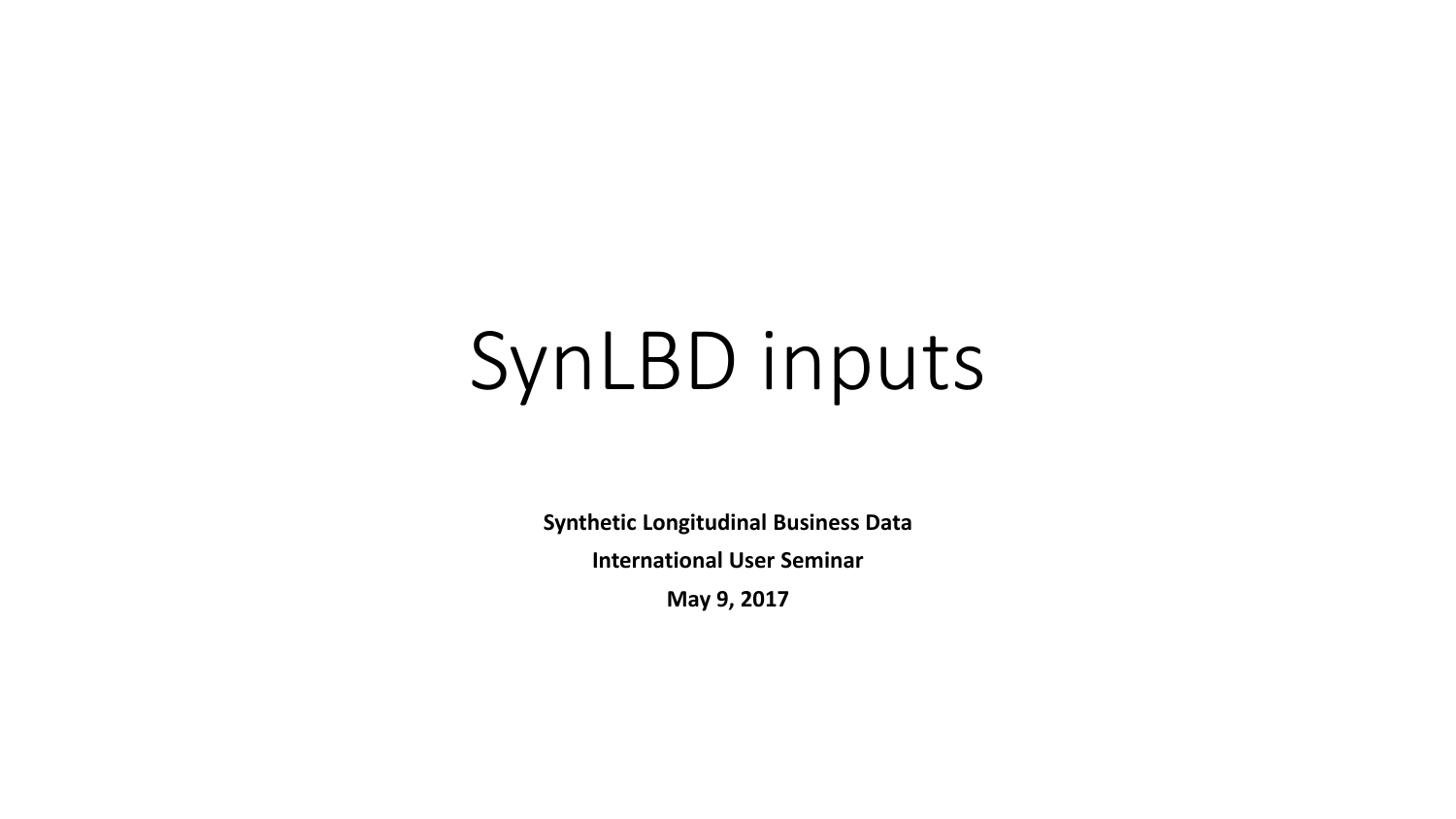### What is the basis for the synthetic data?

- Should the cleaned data be the input to synthetic data, or data with missing values, data failing plausibility edits, etc.?
- Current approach:
	- cleaned data is used
	- (SSB) fully completed (through imputation)
	- Neither data synthesizes missing data patterns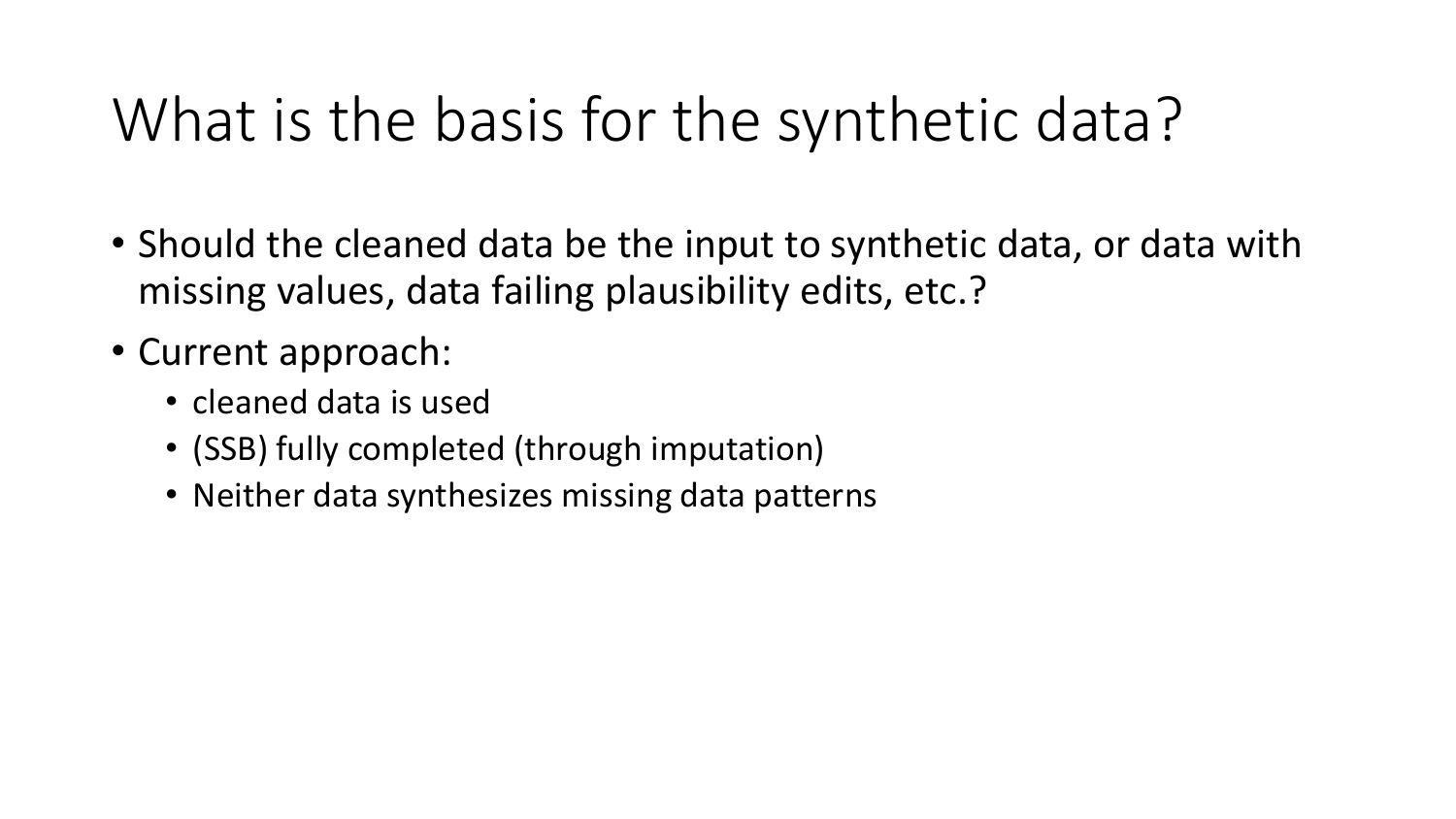### Issues

- Changing concepts over time
	- Employment measures (Germany)
	- Industry coding (all countries)
	- Geography coding (counties in the US?)
	- Coverage (geography: Germany)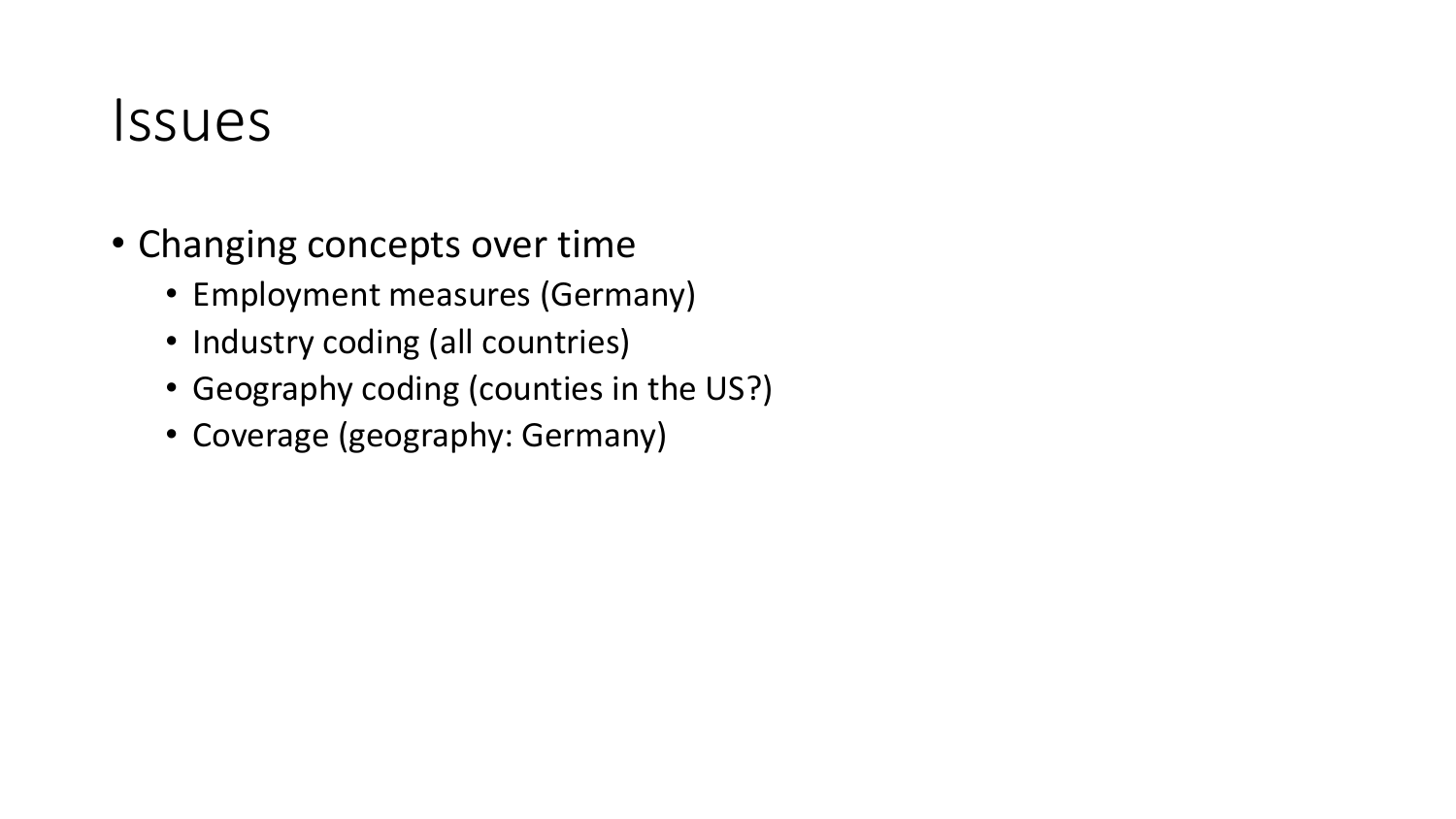## Versioning and updating

- Versions of the input data
	- Should they matter?
	- Need to be tracked
- Updated methodology (e.g. longitudinal linkage)
- Updates of the Synthetic Data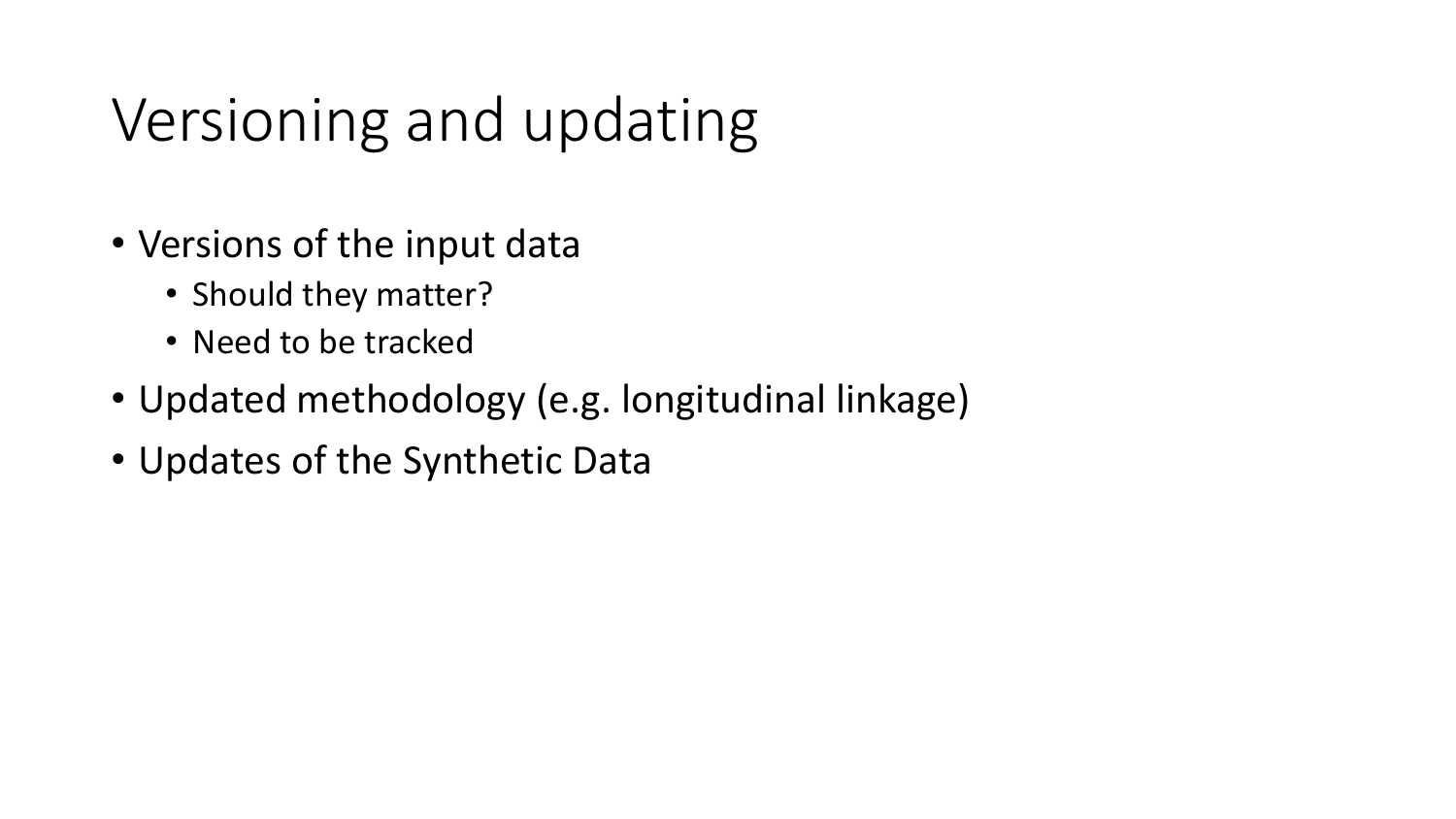## Example: German SynLBD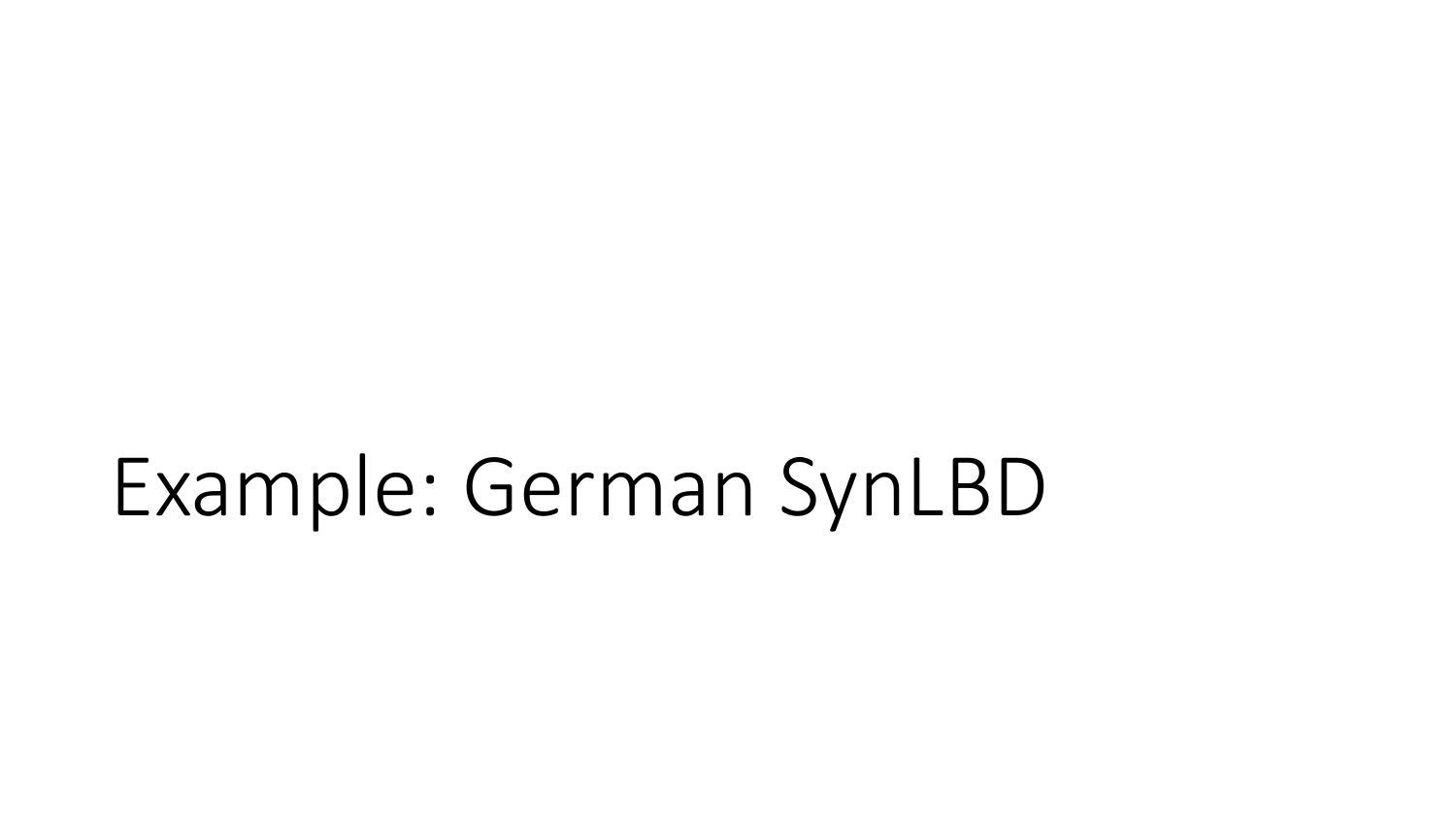

The Research Institute of the **Federal Employment Agency** 



#### Replicating the synthetic LBD with German establishment data

59th World Statistics Congress 28. August 2013, Hong Kong



Jörg Drechsler Institute for Employment Research &

Lars Vilhuber Cornell University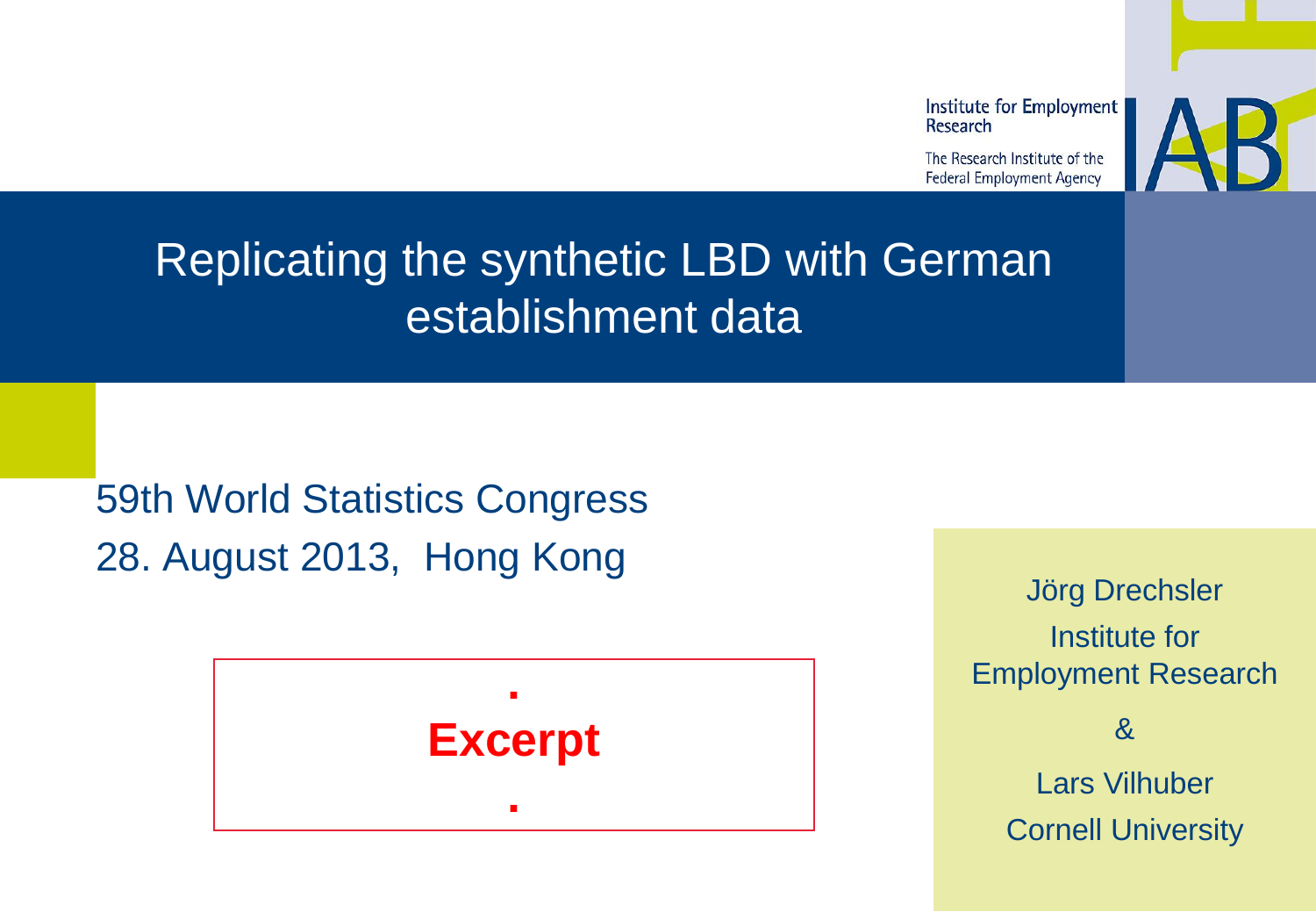

#### The Longitudinal Business Database

- created from the U.S. Census Bureau's Business Register
- data available from 1976 to 2011
- contains information on:
	- birth
	- death
	- industry
	- location
	- payroll
	- firm affiliation
- **n** in the synthetic version location is not available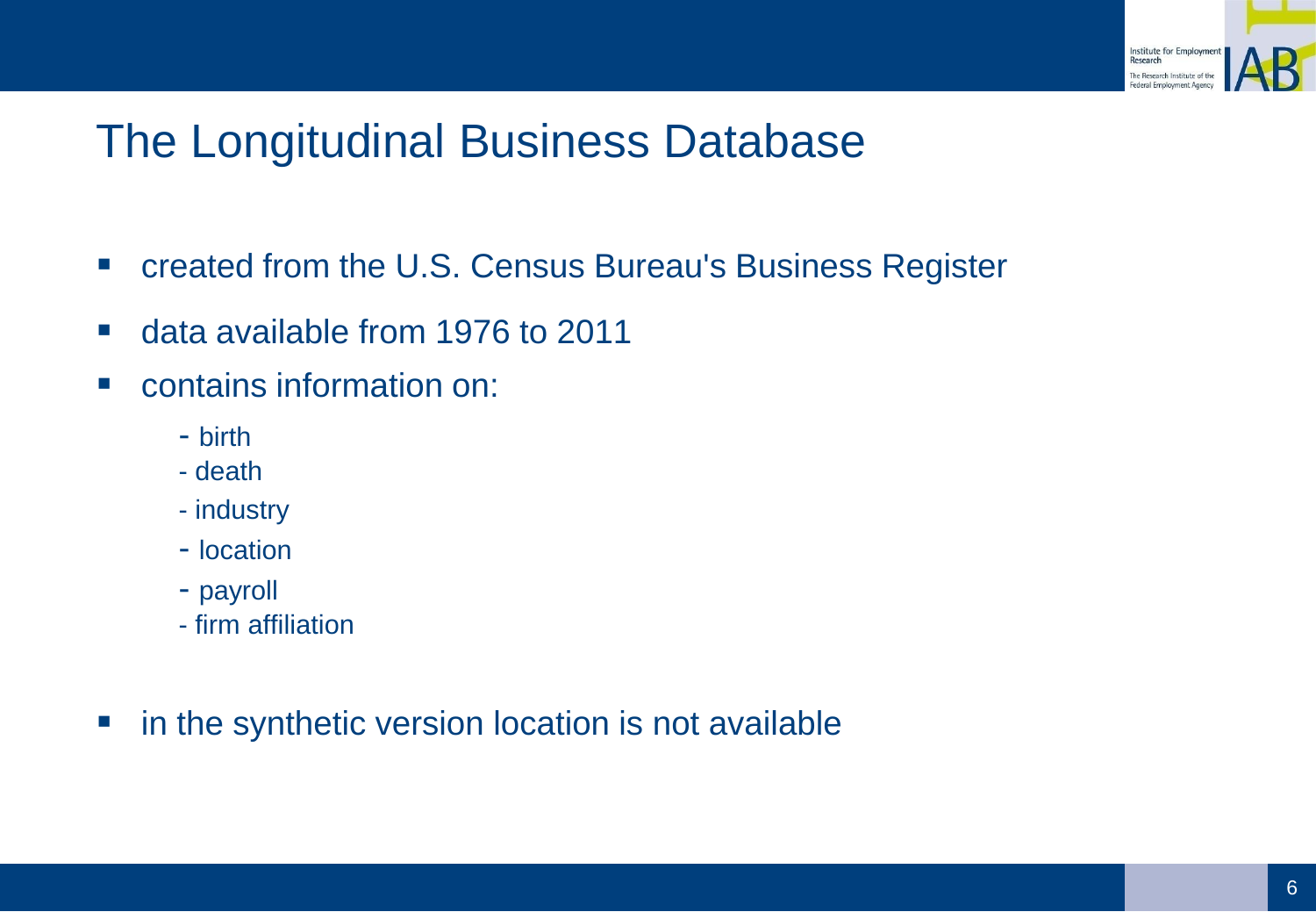

#### The German Employment History Panel (BHP)

- no business register available at the IAB
- all establishment level information is derived by aggregating the German Social Security Data via the establishment id
- BHP is one of the data products derived from the GSSD
- BHP will be the main data source to build the German LBD
- data available from 1976/1992 (Western Germany/Eastern Germany)
- contains detailed information on the personnel structure
- not all the variables available in the LBD are also available in the BHP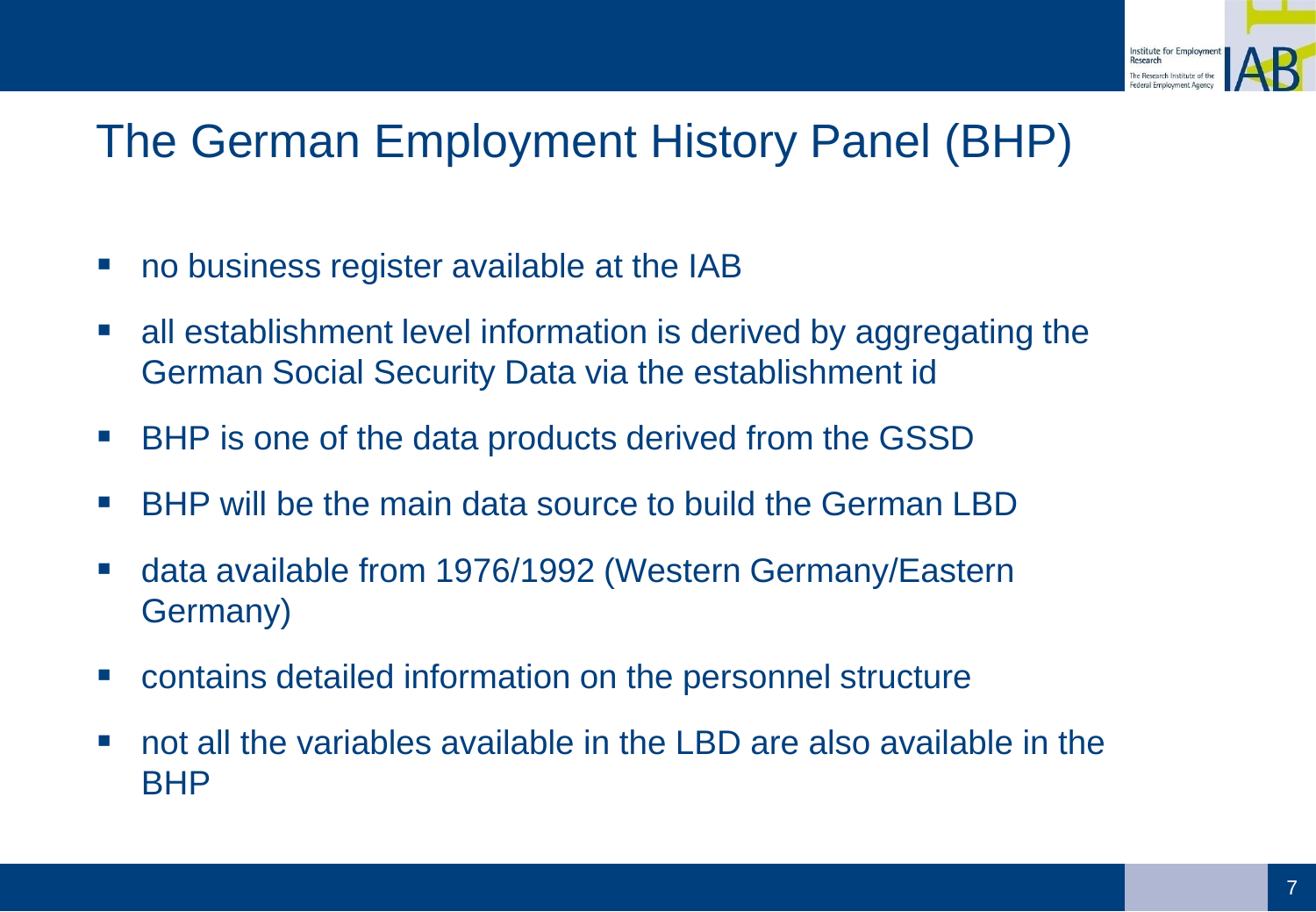

#### Differences between the LBD and BHP

- **EXT** information whether establishment belongs to multi-unit firm not available
- until 1999 the BHP only contains establishments that had at least one employee covered by social security
- **Perms 20 Ferror in STATE is for the reference date June 30** for each year
- **EXELGO** contains yearly payroll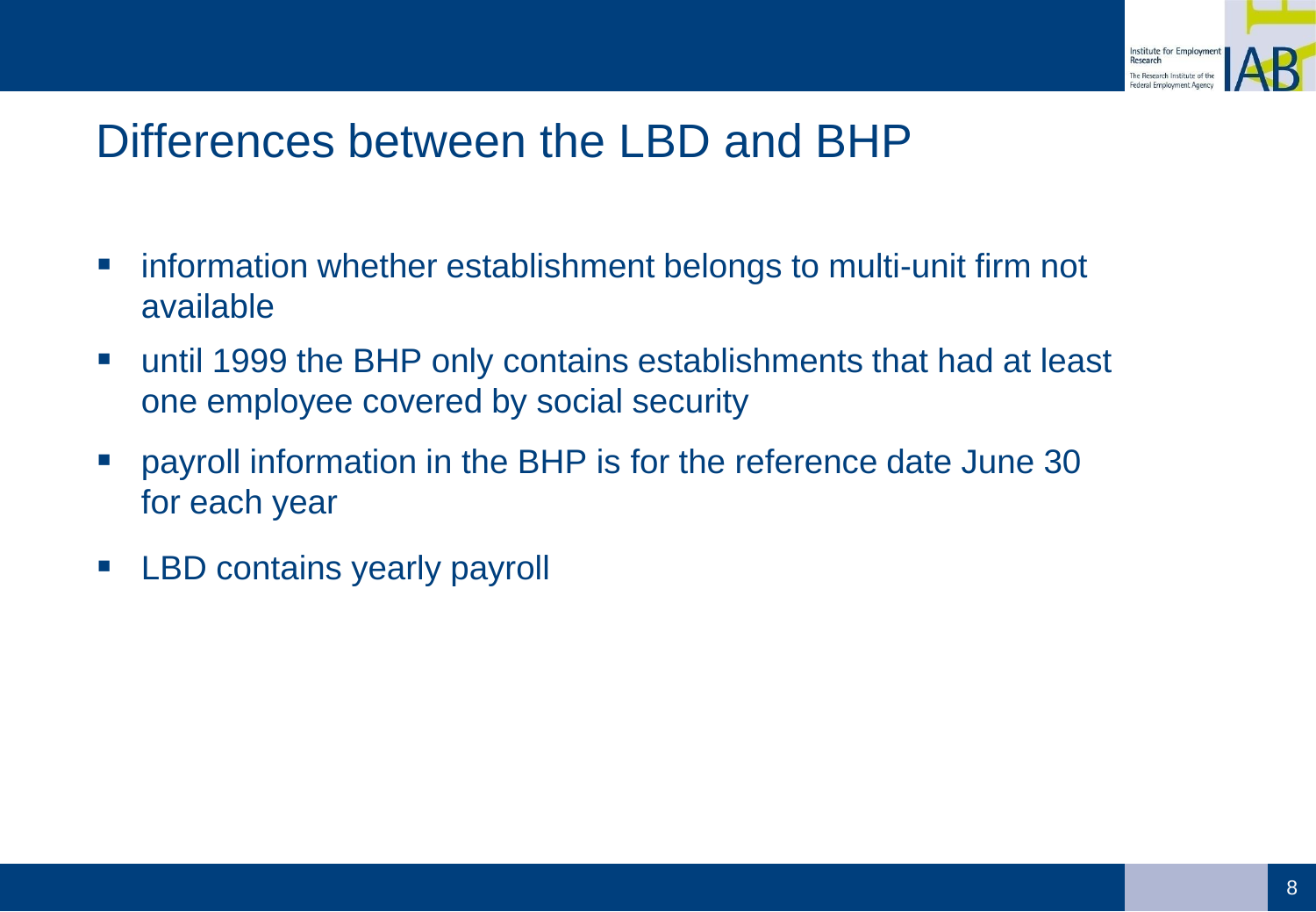

#### Building the German LBD (GLBD)

| Table 1: Variables from the BHP that were used for generating the GLBD |                                                           |  |  |  |
|------------------------------------------------------------------------|-----------------------------------------------------------|--|--|--|
| Name                                                                   | Description                                               |  |  |  |
| ID                                                                     | Unique Random Number for Establishment                    |  |  |  |
| County                                                                 | Geographic Information on the County Level                |  |  |  |
| State                                                                  | Geographic Information on the State Level                 |  |  |  |
| WZ73                                                                   | Industry code according to 1973 classification            |  |  |  |
| WZ93                                                                   | Industry code according to 1993 classification            |  |  |  |
| WZ03                                                                   | Industry code according to 2003 classification            |  |  |  |
| WZ08                                                                   | Industry code according to 2008 classification            |  |  |  |
| Firstyear                                                              | First Year Establishment is Observed                      |  |  |  |
| Lastyear                                                               | Last Year Establishment is Observed                       |  |  |  |
| $Employment_{tot}$                                                     | Total Number of Employees on June 30                      |  |  |  |
| $Employment_{ss}$                                                      | Number of Employees covered by Social Security on June 30 |  |  |  |
| $Employment_{me}$                                                      | Number of Employees with Marginal Employment on June 30   |  |  |  |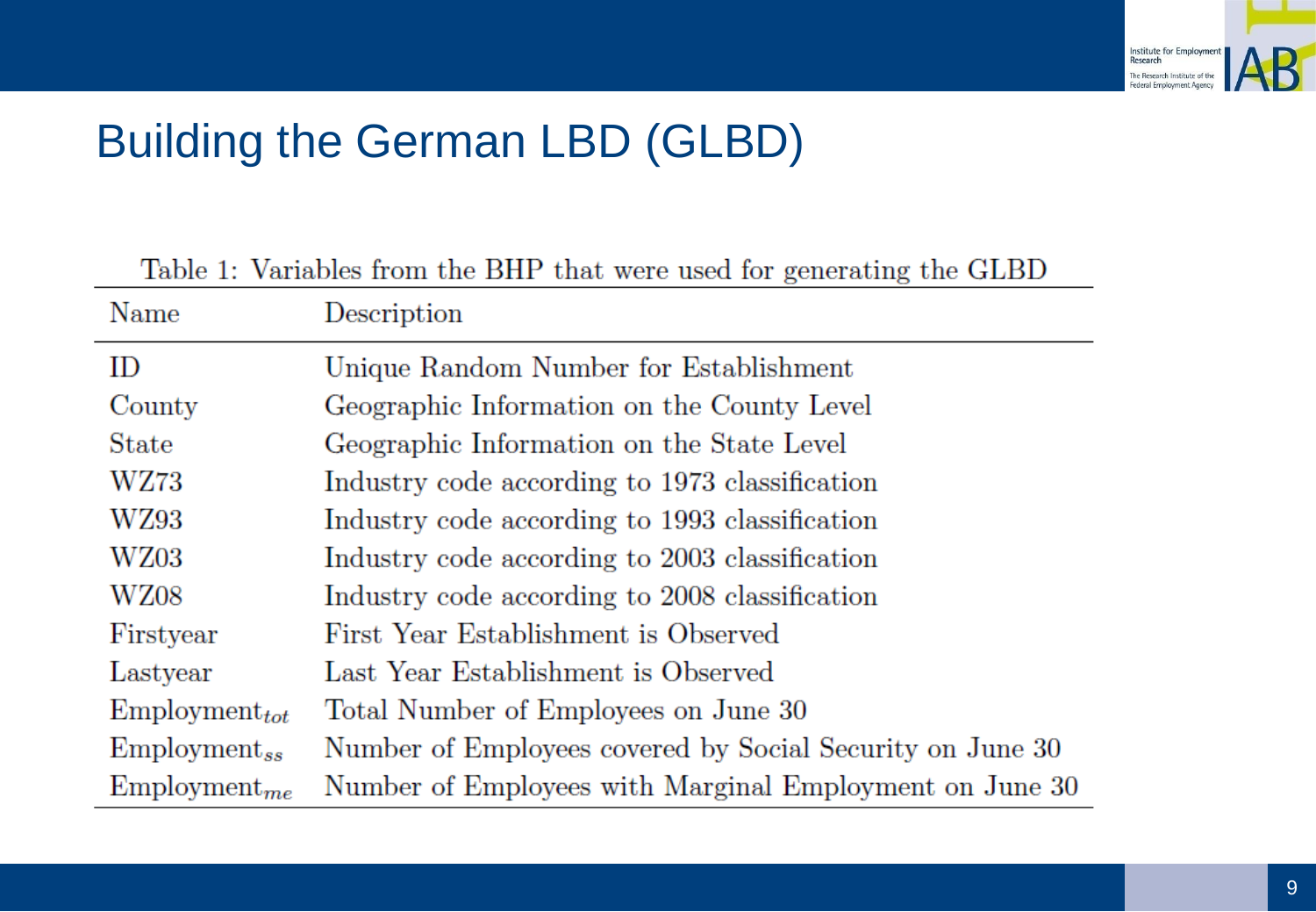

#### Ensuring Consistent Establishment Size

- until 1999 employers only had to report all their employees covered by social security
- since 1999 all employees need to be reported
- significant changes in the data between 1999/2000
	- many establishments report more employees although they didn't grow
	- increase in the number of establishments since establishments with only marginally employed are also included
- to ensure consistency, we
	- subtract the number of marginally employed from total number of employees
	- set all establishment sizes = 0 to missing
	- drop all establishments that never report their establishment size after the adjustments
- final dataset contains 6,916,183 establishments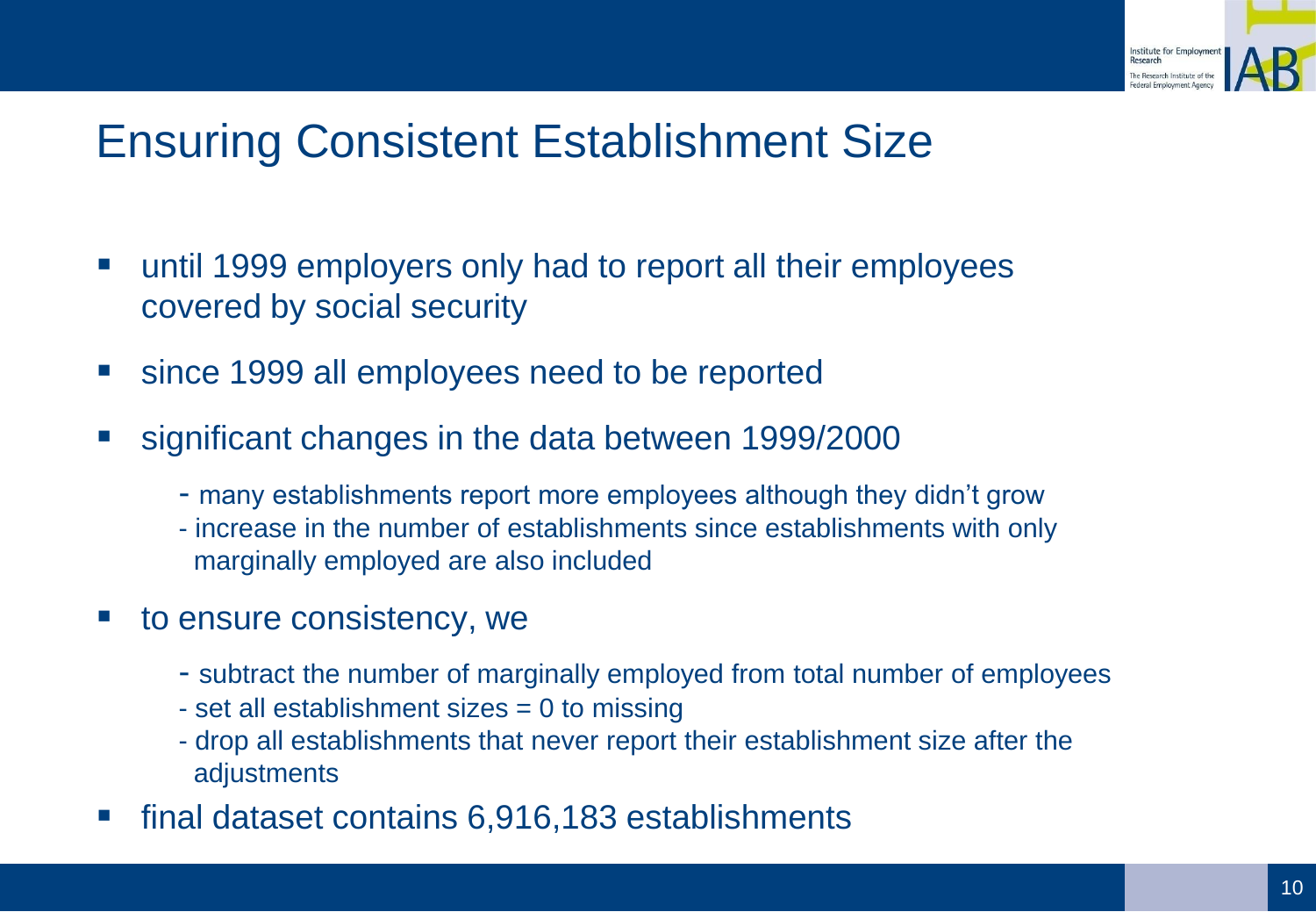

#### Generating a unique geographic location and industry code

- geographic location and industry code are constant in the LBD
- $\blacksquare$  this is not true for the BHP
- select the mode of both variables over the lifespan of the establishment
- $\blacksquare$  if two modes exist, the first one is selected
- **might be improved** 
	- select mode randomly
	- weight the years by establishment size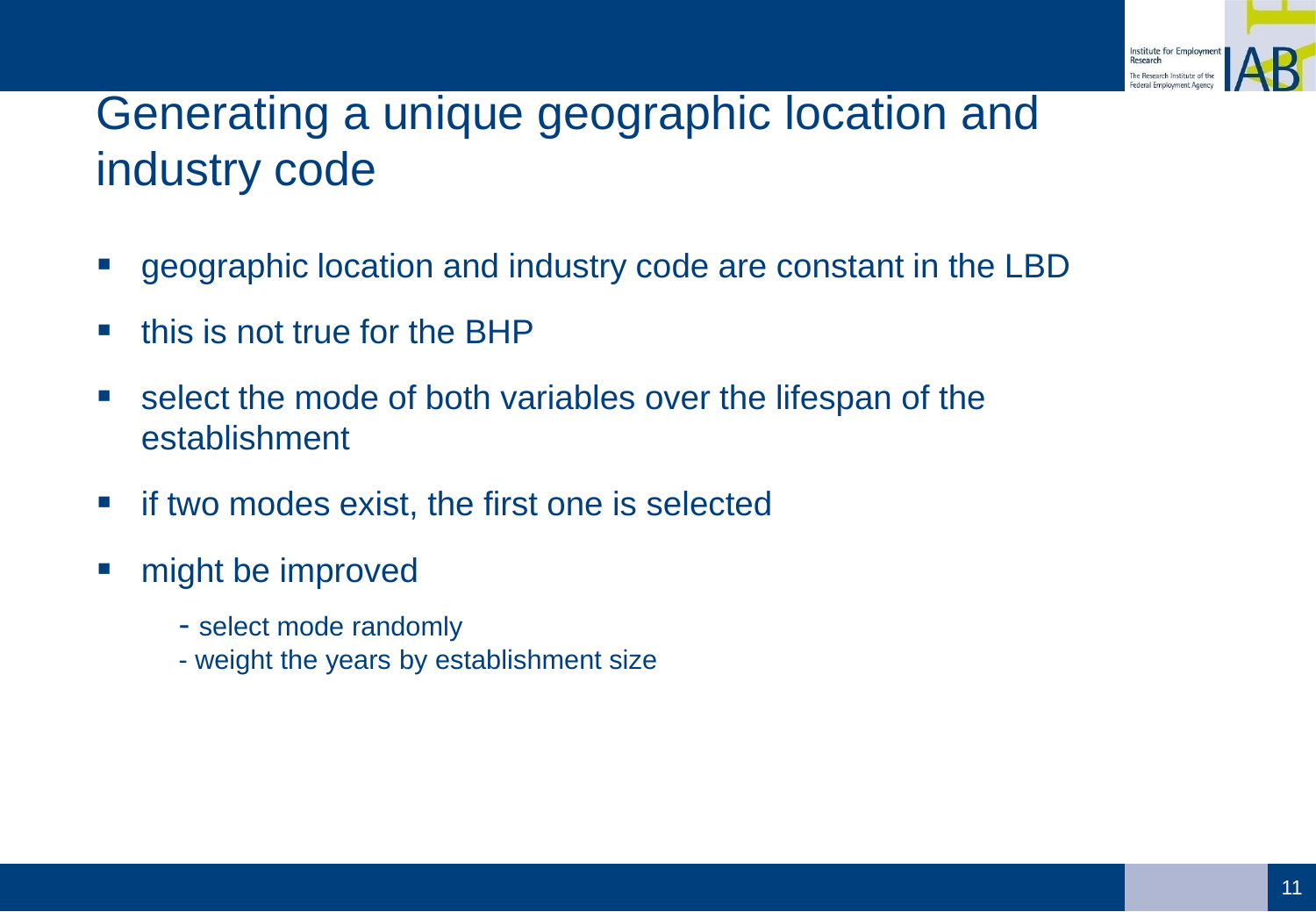

#### Generating a unique geographic location and industry code

| Table 2: number of establishments with a change in location or industry |                                                                                                               |           |                                                        |  |
|-------------------------------------------------------------------------|---------------------------------------------------------------------------------------------------------------|-----------|--------------------------------------------------------|--|
| Variable                                                                | number of status changes years in which informa-<br>(% changes based on entire tion is available)<br>dataset) |           | $\#$ of records with<br>at least one reported<br>value |  |
| County                                                                  | 214,354 (2.72)                                                                                                | 1975–2008 | 7,851,109                                              |  |
| State                                                                   | 45,638(0.58)                                                                                                  | 1975-2008 | 7,851,109                                              |  |
| WZ73                                                                    | 229,759 (2.91)                                                                                                | 1975-2002 | 6,037,241                                              |  |
| <b>WZ93</b>                                                             | 21,866(0.28)                                                                                                  | 1999-2003 | 3,502,881                                              |  |
| WZ03                                                                    | 49,773 (0.63)                                                                                                 | 2003-2008 | 4,081,497                                              |  |

- **only a small number of establishments report a change**
- **E** even fewer have two or more modes
- we stick with the simple approach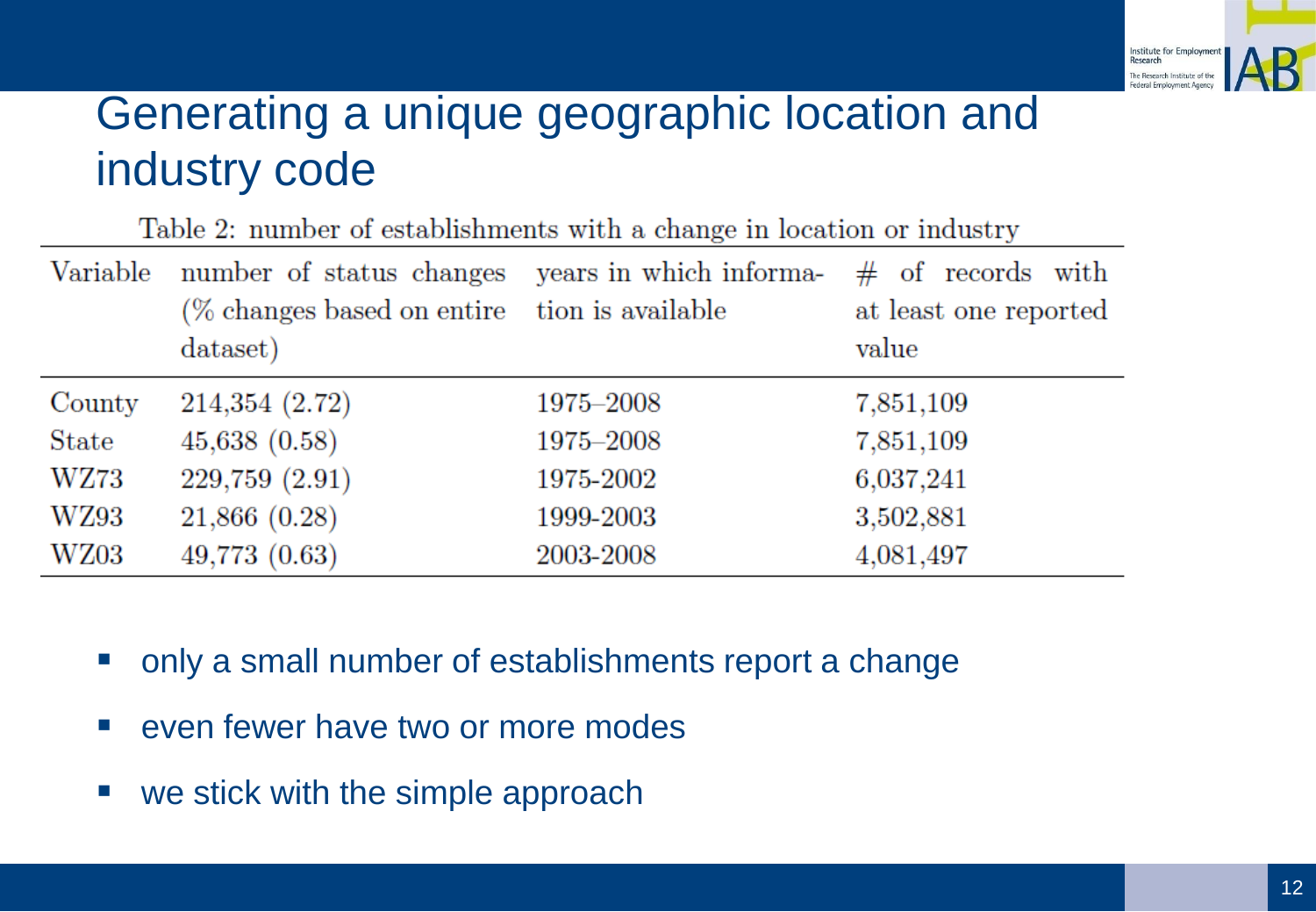

#### Updating the information on establishment births and deaths

- **EXT** information on the first/last year establishment is observed is not necessarily equivalent with the birth/death of the establishment
	- data are left and right censored
	- new establishment appears whenever a new establishment id is generated
- **new ids are not necessarily equivalent to a new establishment**
- **EXECTE:** Several other reasons possible, e.g.
	- change of ownership
	- change in declared industry classification
- **these new ids should not be treated as establishment births**
- similarly disappearance of ids should not always be treated as establishment deaths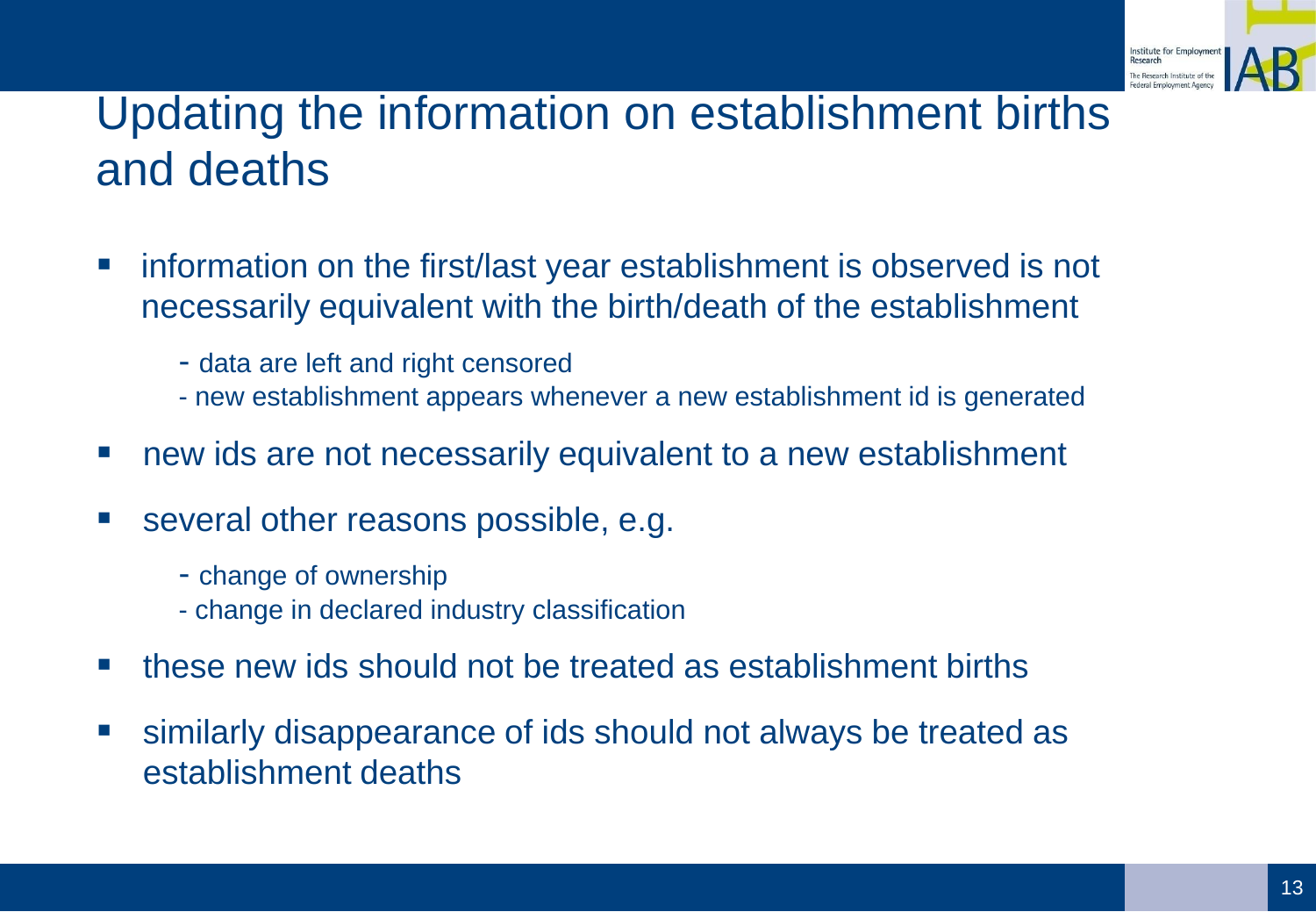

#### Updating the information on establishment births and deaths

- use the employee flows to identify real births and deaths based on a similar approach by Benedetto et al (2007)
- flow-files generated by Hethey and Schmieder (2010)
- basic idea
	- if (almost) all employees of an exiting establishment work in the same new establishment in the following year this is most likely an id change
	- if (almost) all employees of a new establishment worked in the same establishment in the year before but this establishment still exists in the current year, the new establishment is most likely a spin-off.
- **the files also contain suggestions how the observed births and** deaths should be categorized
- we use the suggested classification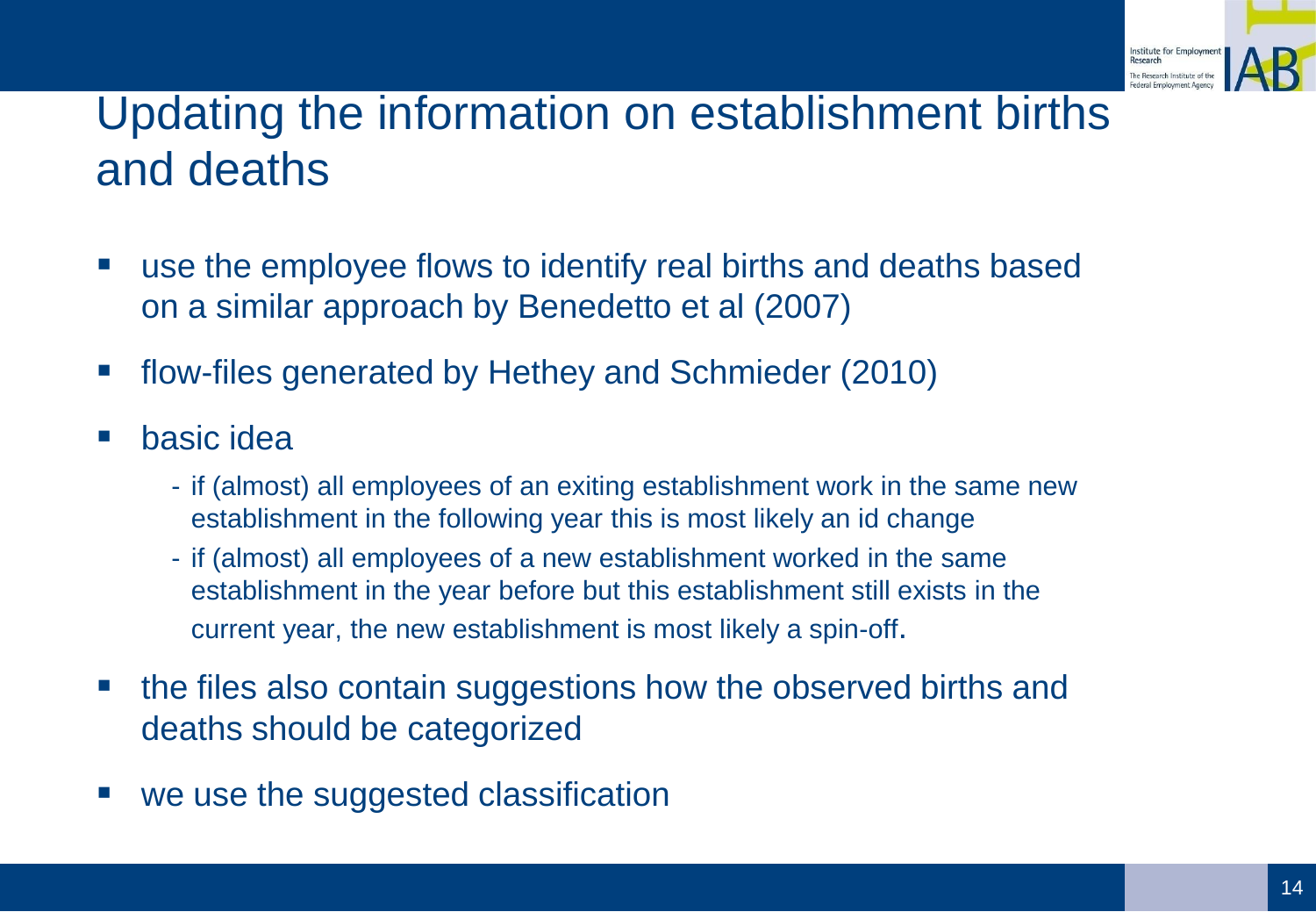

#### Updating the information on establishment births and deaths

- all birth and death categories are treated as births and deaths
- establishments with unknown status are treated according to the information in the BHP
- **spin-offs are left unchanged**
- **I** id changers are merged and employment and payroll information is aggregated
- **E** industry and geographic information are based on the mode of the observed variables in the linked record
- **Some establishments identified as dead reappear in the data** later
- Since number is small (3,941 establishments) we ignored this